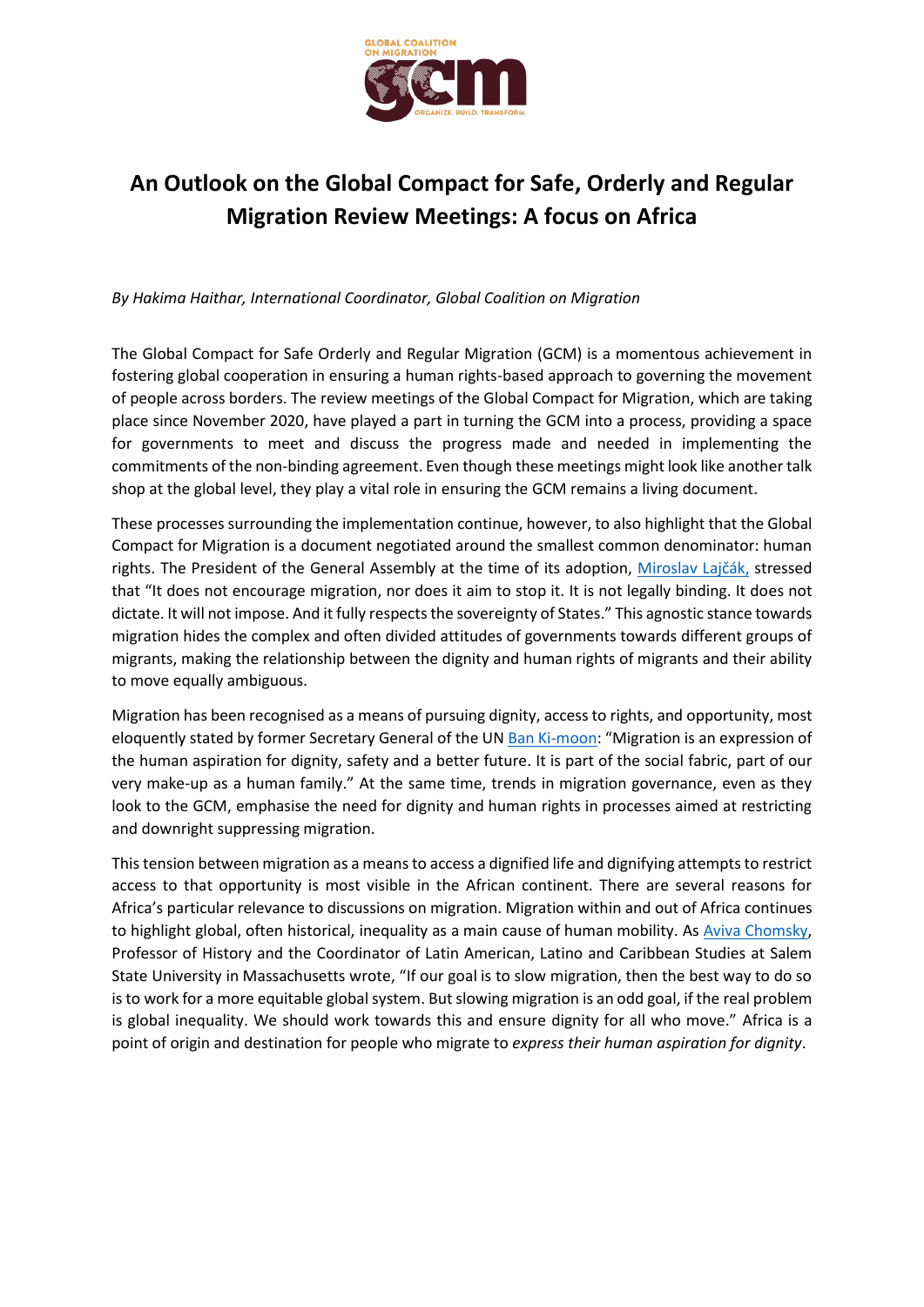

At the same time, Africa's neighbour, the European Union, is continuing to externalise its borders through bilateral and multilateral agreements that reduce the movement of migrants to Europe. The European Union (EU)'s aspirations in implementing the GCM are misaligned with the aspirational view of human mobility, instead focusing on dignity and human rights in the suppression and discouragement of migration. A core component of this approach is identifying irregular migration as a site for human rights violation. Protecting migrants and stopping migrants align more easily, and the EU has identified the strengthening of migration management in countries of origin as a main approach, launching its **Emergency Trust Fund for Africa (EUTF)**, to "assist countries in the Sahel region, the Horn of Africa and North Africa in addressing the causes of uncontrolled migration flows, so that harder measures, such as deployment of the EU naval force to tackle migrant smugglers in the Mediterranean, remain limited in scope." The [EU's Briefing Paper on the Global Comp](https://www.europarl.europa.eu/RegData/etudes/BRIE/2017/614638/EPRS_BRI(2017)614638_EN.pdf)act is titled 'Placing human rights at the heart of migration management' and this phrase captures the other side of the tension mentioned above more succinctly than I could.

The recent [Africa migration report](https://publications.iom.int/books/africa-migration-report-challenging-narrative) challenges this narrative about African migration as 'uncontrolled flows' and the commonly held negative perceptions about African migration and African migrants. According to the report, Africa accounts for only 14% of the global migrant population, compared to Europeans who account for 24%, and [80% of the migration of Africans](https://publications.iom.int/system/files/pdf/gmdac_data_briefing_series_issue_11.pdf) is intracontinental. In spite of this, Africa's relationship with the EU on the subject of migration is risking the continent's own ambitions fo[r free movement](https://au.int/sites/default/files/treaties/36403-treaty-protocol_on_free_movement_of_persons_in_africa_e.pdf) and its implementation of the GCM.

With the growing impact of climate change, with Africa amongst the most severely impacted regions, and the economic impacts of the ongoing pandemic keenly felt, it is important that the upcoming